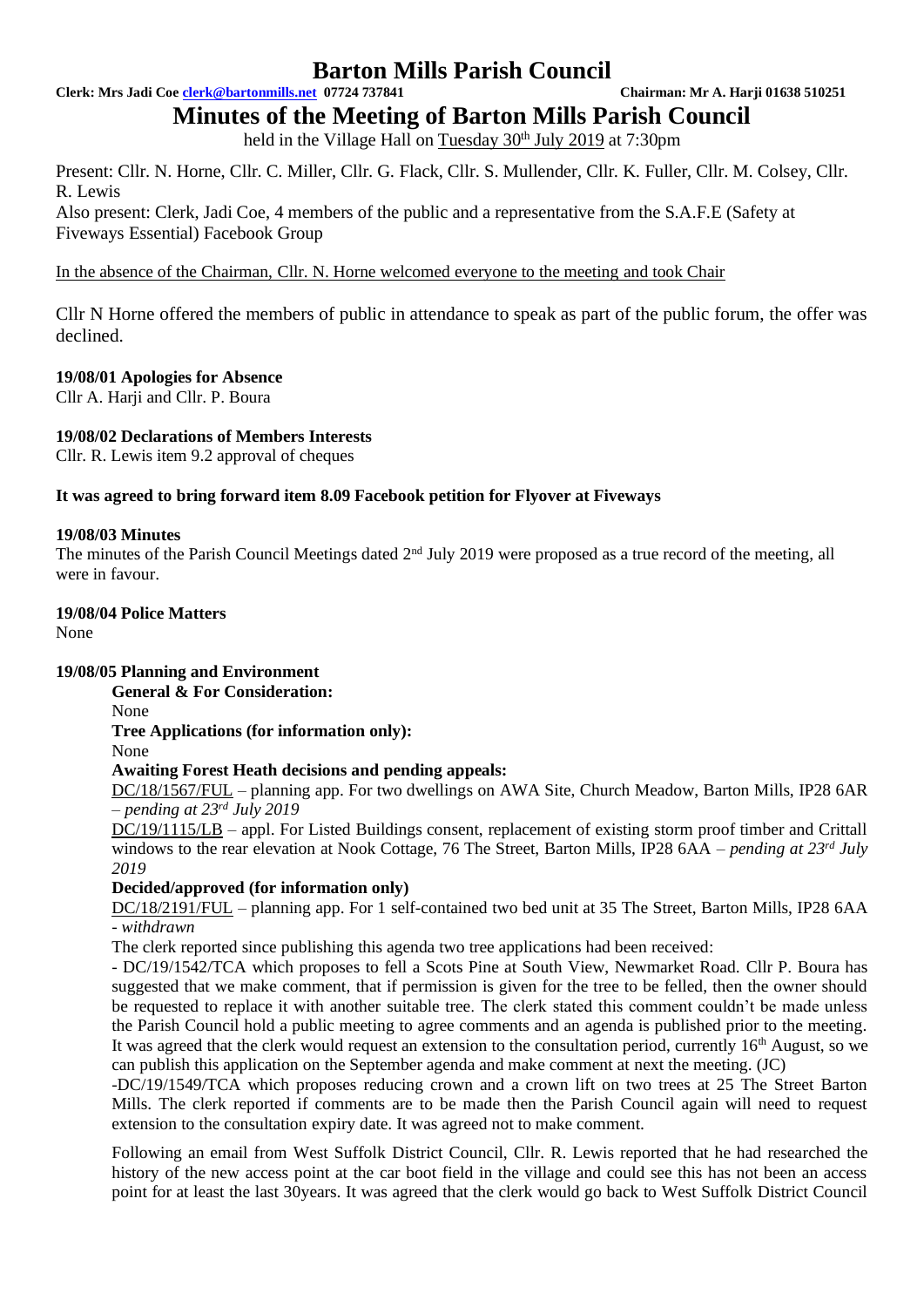### **Clerk: Mrs Jadi Coe [clerk@bartonmills.net](mailto:clerk@bartonmills.net) 07724 737841 Chairman: Mr A. Harji 01638 510251**

and report that the Parish Council are not aware of any historical access point at the place of the new access point and if the owners believed this was to be correct, then they would need to prove this or if not apply for permission in the usual manner.

Cllr R. Lewis reported a resident on The Street had to carry out emergency tree works for safety measures.

# **19/08/06 Clerk's Report & Matters Arising from the Minutes of the Last Meeting (For Info Only)**

The clerk reported she was on holiday from Wednesday afternoon  $(31<sup>st</sup> July)$  until Tuesday  $20<sup>th</sup> August$ , although she would draft the meetings minutes and act on any urgent matters before leaving for her holiday. Cllr. A. Harji had agreed to be the urgent contact whilst the clerk was away however Cllr A. Harji is also on holiday until 6<sup>th</sup> August and has suggested an alternative contact person is appointed during the overlap period of the clerk and chairman being on holiday.

Cllr. N Horne offered to be the emergency contact between  $31<sup>st</sup>$  July and  $6<sup>th</sup>$  August.

### **19/08/07 Correspondence**

The clerk reported that the following correspondence had been received:

Email from Cllr. P. Boura stating her resignation on the Parish Council as of 31<sup>st</sup> July due to selling her home and relocating.

The clerk reported she has informed West Suffolk District Council and the Notice of Vacancy has been received and published on the notice boards and website. The notice states, if by the 16 August, 2019 (14 days excluding Dies Non, after the date of the notice) a request for an election to fill said vacancy is made in writing to the Returning Officer at the address below by TEN electors for the said Parish, an election will be held to fill the said vacancy, otherwise the vacancy will be filled by co-option.

It was agreed to seek to co opt at the meeting in October and Cllr. C. Miller to look into getting an advert into the Barton Miller newsletter in September. (CM)

- An email had been received on behalf of the Scope charity who are looking for new location for their textile recycling banks and whether we had any suitable locations for the public to donate their old clothes. It was agreed that depending on the size of the bank, it could possibly be located by the existing recycling bins. The clerk would obtain dimensions of the bank prior to the next meeting. (JC)
- An email from a resident regarding the speed of vehicles on Church Lane Close and requesting a road sign to be placed on the street requesting vehicles to slow down. The clerk followed on stating that Suffolk County Council have informed her that signs of this type cannot be installed by the Parish Council, howver the Parish Council could apply for a license to install a sign on the Highway and if a license was issued the sign must not look like an official Highways sign.

It was agreed the clerk would look into the process and costs involved in regards to applying for a license.  $(JC)$ 

- The clerk reported she has informed Suffolk County Council of a dead tree and a dying tree at the entrance of Church Meadows as requested by Cllr P. Boura via email.
- An email had been received today from a resident, who last year requested that a bench is installed by the river, asking if we would possibly follow this up and also that a light on the A11, opposite the top of Tuddenham Road has not been working for over 6 weeks and although she has reported this to two different departments at Suffolk County Council this has not been fixed and she would like the Parish Councils help with this matter.

The clerk reported she has sent a follow up email to whom she had dealt with earlier in the year regarding installing a bench and asked whether this is something they could now help us with if time allowed.

The clerk reported that Cllr. P. Boura has confirmed this light is maintained by Suffolk County Council and suggests the resident reports this again using the online reporting tool. (JC)

- Cllr. C. Miller reported of concerns of litter on the playing field from residents via Facebook. It was agreed additional bins were not needed however; the clerk would enquire how frequently the current bins are being emptied as it was reported some of the bins are often very full. (JC)
- Cllr. C. Miller reported that some residents' noticed divots on the playing field suggesting someone had either been playing golf or been metal detecting. Cllr N Horne offered to look at the divots and repair if required and maybe it could be stated in the Barton Miller, that activities of this kind are not permitted on the playing field. (NH)

# **19/08/08 Parish Matters**

**19/08/08.01 Update on exception site scheme for affordable homes**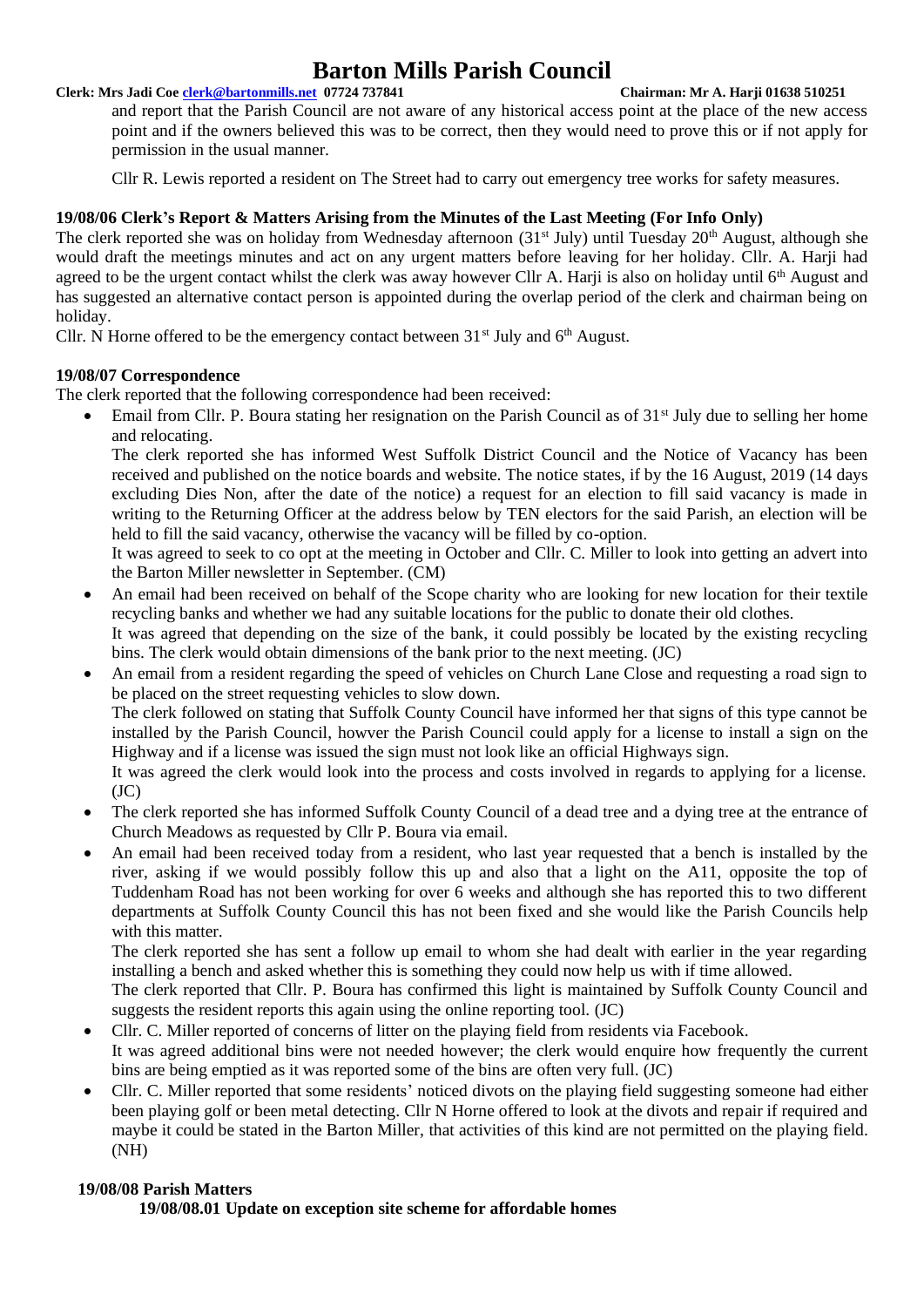#### **Clerk: Mrs Jadi Coe [clerk@bartonmills.net](mailto:clerk@bartonmills.net) 07724 737841 Chairman: Mr A. Harji 01638 510251**

It was reported that at the last meeting Isobel from Hastoe Homes was due to meet with Suffolk County Council in regards to the land on Church Lane. Isobel has now met with Suffolk County Council and they have stated they definitely at this point in time will not be letting a small piece go to Hastoe for an exceptions site. They wish to scale down their initial plans but would still like to see maybe a 50:50 split of affordable homes and their own, likely self build plots.

The clerk reported she asked whether these would then be general social housing or affordable? At the time it is unclear as this would be dependent on planners, so even if Parish Council did support this, may not go ahead as planners may not support.

Suffolk County Council are to inform Isobel more details of their intentions but at date has no further information.

The options available to the Parish Council were discussed and the concern of how long funding was available.

Cllr. R. Lewis suggested another site on Newmarket Road which was never included in the original site map may be a potential site for the exception site.

To help move forward at the next meeting it was agreed the clerk would send a letter drafted by Cllr. R. Lewis to Suffolk County Council adding the urgency for a response, contact Isobel and put forward new site and if she felt this met the criteria of an exception site then to put to planners as soon as possible, and request a plan of the final site the Church Lane landowners are offering. (JC)

#### **19/08/08.02 Maintenance of Assets**

#### **a) Lighting**

The following report from Cllr. P. Boura was read:

I have chased up Pearce and Kemp over the light in Bell Lane which needs to be moved. After the last meeting I informed K&M that we wanted the floodlights over the field to go out at midnight.

# **b) Other**

The following report from Cllr. P. Boura was read:

My husband and I have installed the new top on the roundabout and replaced the bearings on the swings.

Whilst we were doing this work, West Suffolk District Council visited the park to carry out the monthly inspection of the play equipment. The inspector seemed very pleasant and he confirmed that Peter Cumber had adequately sanded the bottom of the slide but suggested that this should be painted. Perhaps we should ask Peter Cumber to do this too? However, I am not sure about suitable paint. Perhaps Cllr. A. Harji could check whether the yellow paint that we have for the swings is also suitable for wood.

Peter Cumber has done some of the work at the field but not yet the seats. He has a new phone number.

The picnic table nearest the play equipment needs re-securing to its base. I suggest asking Peter to do this.

I have passed on to Cllr. N. Horne, most of the materials required to repair one seat near the play area. Cllr. N. Horne and I met at the field to discuss the possibility of fully fencing the play area. To do so would be very expensive and have a detrimental effect on the field as a whole.

Cllr N. Horne followed on from this reporting that he would look at securing the picnic table and painting of the slide, and that to fully fence the play equipment would be very costly as an additional two gates would be required and it would intrude into the playing field therefore spoiling the field as a whole.

Cllr. N. Horne also reported that he intends to fix a missing slat on a bench, on the field, however, he feels this may not be possible and would therefore get quotes to replace the bench if this was not repairable. (NH)

#### **19/08/08.03 Agree substation head of terms and appoint solicitor**

Cllr. C. Miller reported that she had accepted legal help from a resident in the village who had offered their expertise, and it was agreed by all to appoint Bendalls as the solicitor at a cost of £750 plus VAT, plus £20 land registry costs of which the £750 plus VAT would be covered by UK Power Networks. (JC/CC)

It was agreed the Parish Council should be cautious in regards to selling the access point to the substation if this was included in the plans as this may prevent other access options if required, in the future.

### **19/08/08.04 Agree quote to re distribute village hall car park shingle**

It was reported the following quotes had been received: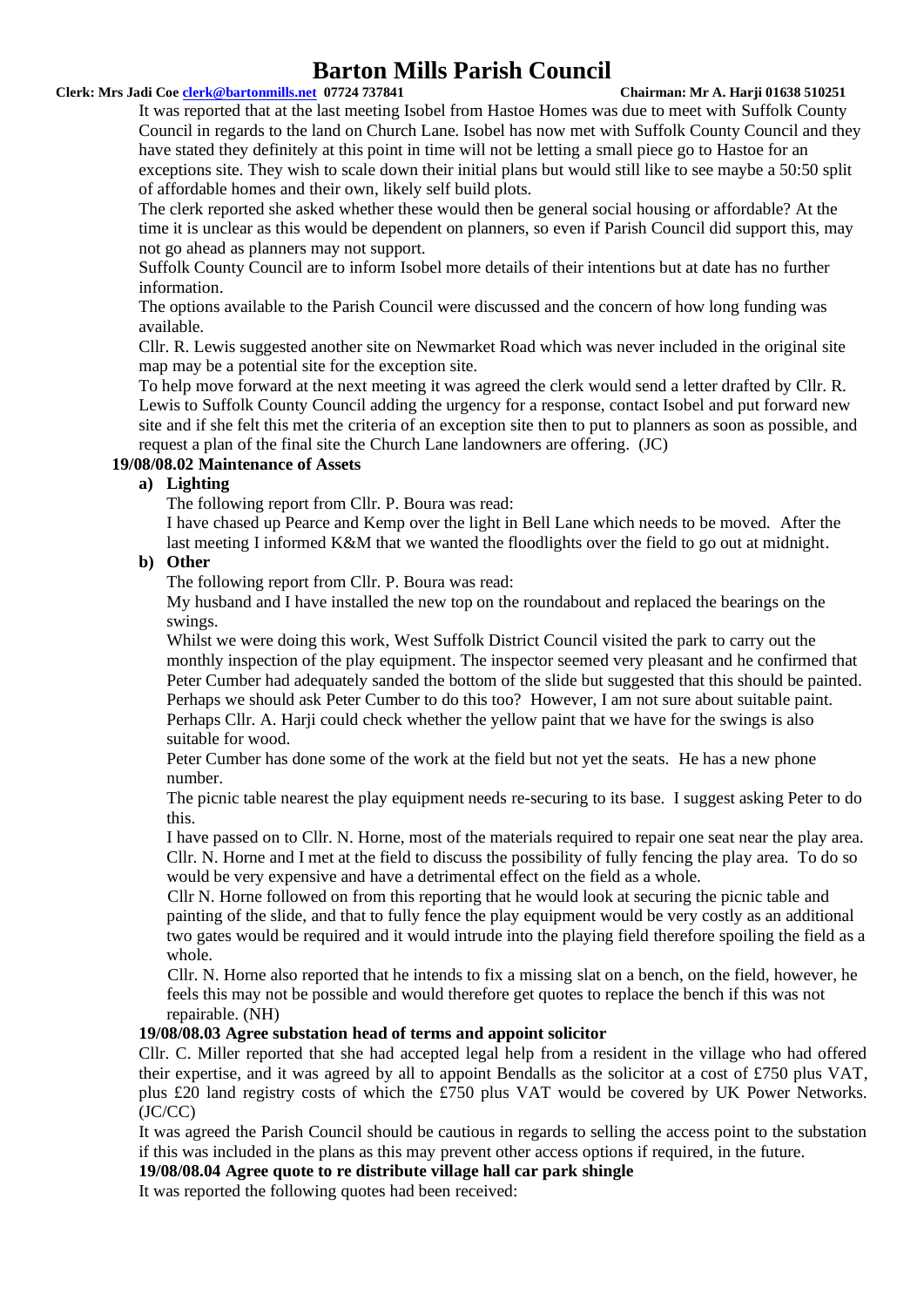#### **Clerk: Mrs Jadi Coe [clerk@bartonmills.net](mailto:clerk@bartonmills.net) 07724 737841 Chairman: Mr A. Harji 01638 510251**

o Hayward Building, to remove existing stone and lay 50 tonnes - £3,568

- $\circ$  Hayward Building, to spread existing load and add 13 tonnes to top up £1,157
- o RH Landscapes, 40 tonnes of additional gravel and work £1812
- $\circ$  RH Landscapes, redistribute existing gravel £204 (although they do not recommend this)

It was agreed that the clerk would obtain an additional quote from RH Landscapes matching that of Hayward Building for 13tonne of additional gravel. (JC)

It was agreed that once the price is known and agreed the clerk can ask the Burrell Trust if they can help fund this cost.

# **19/08/08.05 Agree allotment lease contracts**

The clerk reported the head of terms between SCC and BMPC was agreed at the last meeting and have since been sent to Suffolk County Council, however, the lease between BMPC and the allotments still needs to be amended. A hard copy of the lease agreement has been found but no computer copy, the clerk continued to report that she has asked The Allotment Society if they have a template that could be used. It was agreed the clerk would retype these when time allowed as there is no urgency as the current lease agreement does not expire until March 2020. (JC)

# **19/08/08.06 Agree and confirm clearings of footpaths in the Parish**

The clerk reported that Sarah had cleared the problem areas along the footpath between Mildenhall Road and the bridge at the Jubilee field, cleared the path along Newmarket Road, and Worlington Road and she will carry out works to clear the footpath between The Street and Newmarket Road as part of Augusts work.

The clerk further reported, as requested by Cllr. A. Harji she has asked Sarah if she could quote how many hours work it would take to clear the path between Grange Lane and Church Lane.

The clerk reported that RH Landscapes had cut back vegetation along the path between Station Road and Worlington Road and the pathway at Cherry Hill both sides of the A11 as agreed at the last meeting.

RH Landscapes have also offered to carry out the work on these footpaths 4-6 times annually at a cost of £150 plus VAT per visit.

RH Landscapes have also offered to quote for spraying weed killer along problem footpaths in the parish to keep growing of vegetation to a minimum.

Cllr. K. Fuller reminded the Parish Council that they must be mindful of spending, as the Parish Council could be financially stretched and therefore they should possibly only maintain the footpaths that are deemed necessary.

It was agreed at the next meeting for the clerk to provide each member a map of the footpaths which are cut by the local authorities and provide quotes for work required on each footpath to enable the Parish Council to come up with a plan for each footpath including options to cut and spray with weed killer and to deem which footpaths are considered the most important to maintain. (JC)

Cllr S. Mullender reported that Countryside path can be reported to the RamblersAassociation who then attempt to get these maintained by the relevant authority.

#### **19/08/08.07 Agree quotes for tree work behind the Village Hall**

The clerk reported that Cllr A. Amin had received correspondence regarding concerns of a resident in Lamb Court, whose car park space fronts onto Grange Lane. There is a tree which has grown through the rear fence at the village hall and the tree overhangs onto the resident's car parking space, it is noted that this has been trimmed but concerns still remain that the tree will damage any vehicle parked here due to the tree. Cllr A. Harji informed the Village Hall committee of this problem and asked the clerk to obtain quotes to have this tree trimmed to its base and a nearby Privet trimmed and tidied:

To date three quotes have been received:

- o SP Landscapes £100 plus VAT
- o RH Landscapes £155 plus VAT
- o DM Tree and Landscape Contractors £365 plus VAT

The clerk reported that Cllr. A Harji has since stated that a member of the Village Hall Committee is looking to trim the offending tree and talk to the resident in Lambs Courts.

#### **19/08/08.08 Sunnica Solar Farm**

It was reported that the Action Group of representatives from Parish Councils affected by the proposal, were now objecting the Sunnica proposal. It was agreed Barton Mills Parish Council would not join this group.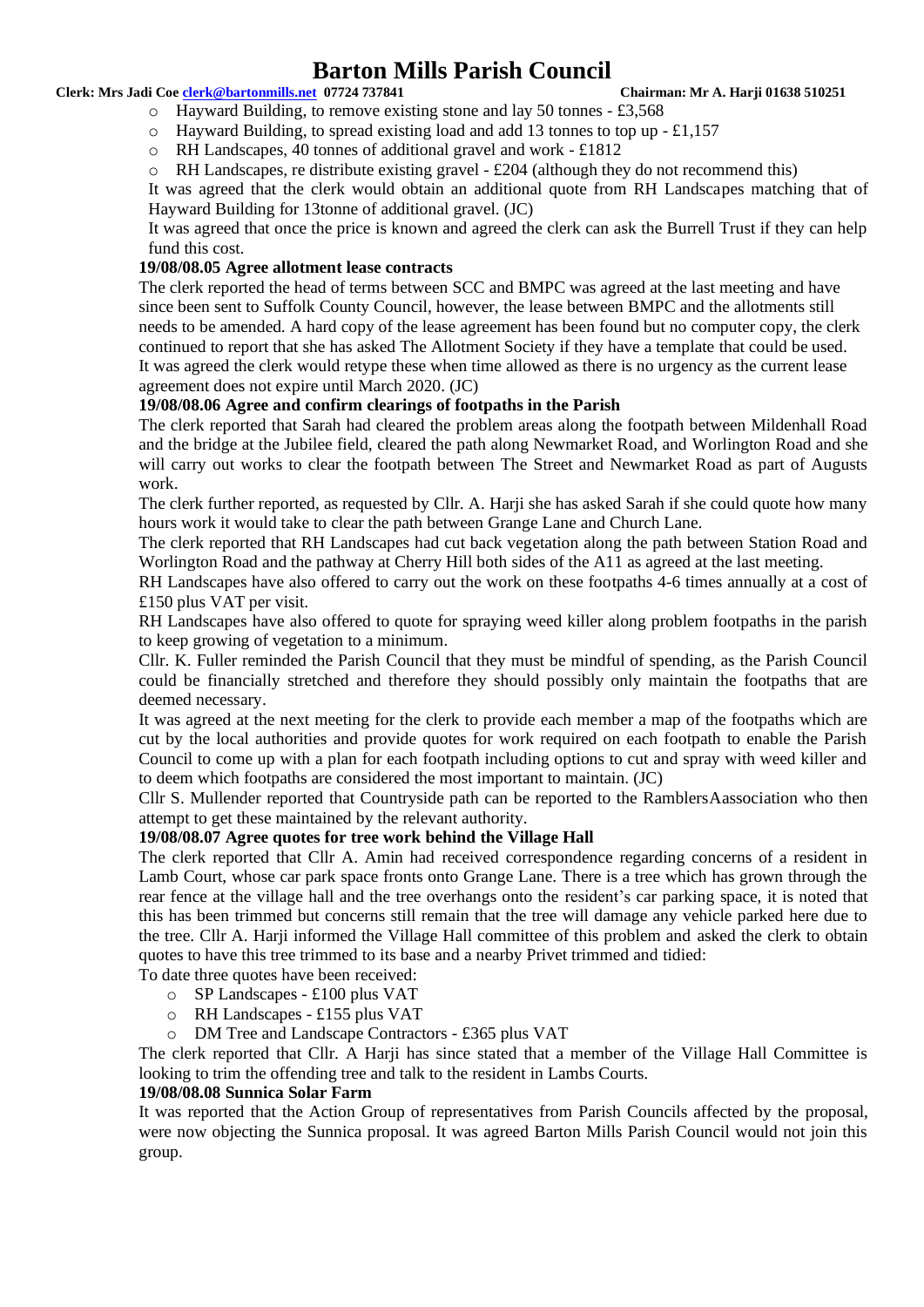#### **Clerk: Mrs Jadi Coe [clerk@bartonmills.net](mailto:clerk@bartonmills.net) 07724 737841 Chairman: Mr A. Harji 01638 510251**

#### **19/08/08.09 Facebook petition for a flyover at Fiveways**

Cllr. N. Horne welcomed and introduced the representative from the S.A.F.E Facebook Group who had been invited to the meeting to discuss the Parish Council's recent meeting with Highways England and how to move forward.

The representative reported the following:

I am amazed that the Parish Council have been able to have a meeting with representatives from Suffolk County Council and Highways England bearing in mind our group have been waiting for over a year, for a full group meeting at West Suffolk District Council offices to discuss Fiveways roundabout issues and application for a bypass. The full meetings include representatives from all local authorities, including County, District and Parish Councils, Suffolk County Highways Department, Highways England and Matthew Hancock.

I spoke with Sarah Noonan, Principle Growth Officer in Economic Development at Suffolk County Council, my usual contact, on Thursday and she was unaware of your previous meeting as well.

Cllr. N. Horne read out a report received from Highways following a request for an update since the meeting held with Suffolk County Council and Highways:

Our engineers carried out the revalidation works on the 23 and 24 of June. Revalidation is the changing of the traffic light timings to take full advantage of the road's capacity for traffic volumes. Our initial observations have noted an improvement, with a reduction of queues on the A11 and an improvement of traffic flow through the junction. Queue lengths on the A1101 and the A1065 have also improved. We now have to monitor how the roundabout will accommodate the various seasonal traffic flow fluctuations for a reasonable period of about 3 to 4 months. At the end of the monitoring period, around October time, we shall review the data gathered and decide if further improvements are deemed necessary. In the meantime, feedback from the Barton Mills Parish Council would be extremely helpful. If you have noted a significant difference positive or negative, I would be grateful if you can feed it back to us so that we can consider it during our review.

As regards a bypass at Fiveways I am still unable to comment regarding any proposals. Any schemes being put forward for the next Road Investment Strategy period will be announced at the end of this year. As soon as we have any further information, I can share I will let you know.

The representative from S.A.F.E continued to report the lack of communication and knowledge from representatives at Highways England, and her dissatisfaction that a full meeting has not be held as promised by Highways England. It was agreed she would include the clerk in future correspondence when attempting to arrange these meetings so that the Parish council may be able to help and take an active role. She also reported that Highways England fail to listen to opinions of the local community and local authorities, this was evident from a previous meeting when all in attendance stated they did not feel that traffic lights on the roundabout were required, however Highways England did not listen and installed lights on the roundabout (inner) and these continue to be viewed as not necessary..

She continued to report that she still hoped that the works could begin as soon as 2020 if the work is formally agreed through RIS2, in which we are in the top 10 for funding but unfornatunely we could be over taken at any time.

Members of the Parish Council asked the representative if we could possibly have a small statement stating what the current position is and the plans going forward. It was agreed information discovered by either the Parish Council or the SAFE group should be shared between each other and we would work together.

#### **19/08/09 Finance & Policies**

**19/08/09.03 Parish Council Bank Balances and Reconciliation from list of Payments and Receipts.** The clerk reported at 10<sup>th</sup> July, £7,836.67 was held in the current account and £25,003.98 in the deposit account.

**19/08/09.02 Cheques for signing and approval and to authorise payment of outstanding invoices.** The following cheques were approved for payment:

| Date      | Payee         | <b>Details</b>                                   | Net    | VAT   | Gross  |          |
|-----------|---------------|--------------------------------------------------|--------|-------|--------|----------|
| 30-Jul    | J Coe         | Salary and Overtime                              | 326.61 | 0.00  | 326.61 | Chg 1671 |
| 30-Jul    | J Coe         | Expenses<br>Clear footpaths (Cherry Hill/Station | 31.72  | 0.00  | 31.72  | Chg 1672 |
| $07$ -Jul | RH Landscapes | Rd)                                              | 250.00 | 50.00 | 300.00 | Chg 1673 |
| $02$ -Jul | RH Landscapes | Car park spray weeds                             | 40.00  | 8.00  | 48.00  | Chg 1674 |
| 30-Jun    | Village Hall  | Use of hall                                      | 94.50  | 0.00  | 94.50  | Chg 1675 |